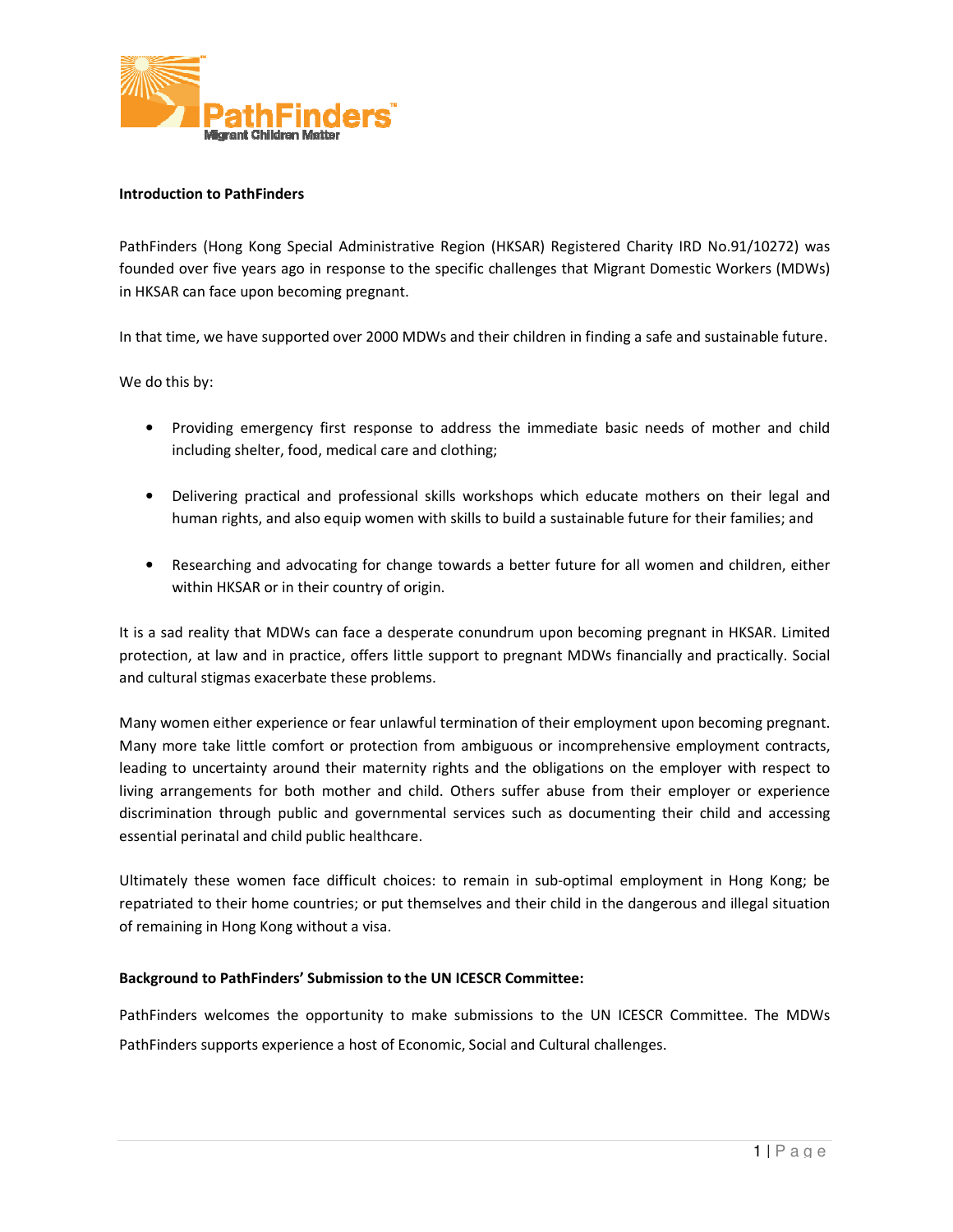

 $\overline{a}$ 

MDWs are a critical part of HKSAR society. These women are vital to maintaining HKSAR's position as a MDWs are a critical part of HKSAR society. These women are vital to maintaining HKSAR's position as a<br>global economic hub as they offer their employers the potential to create dual-income households and to access a host of leisure opportunities which in turn are of direct economic benefit to HKSAR. Further, MDWs communities and contributing to the opportunities available to children within them. of leisure opportunities which in turn are of direct economic benefit to HKSAR. Further, MDWs<br>al payments to their families in their countries of origin, boosting the income of those<br>and contributing to the opportunities a

remit essential payments to their families in their countries of origin, boosting the income of those<br>communities and contributing to the opportunities available to children within them.<br>Offering care and support to childr Offering care and support to children and the elderly, some 320,00 MDWs are an essential part of the fabric of HKSAR. These women are largely from the Philippines and Indonesia, and, in February 2014, HKSAR received the first MDWs from Myanmar. It is estimated that close to 90% of HKSAR's MDWs are women.

received the first MDWs from Myanmar. It is estimated that close to 90% of HKSAR's MDWs are women.<br>The contractual terms of employment MDWs receive fall far short of their economic contributions to HKSAR The contractual terms of employment MDWs receive fall far short of their economic contributions to HKSAR<br>society. The inadequate and discriminatory remuneration that MDWs receive for their labour has been welldocumented. MDWs frequently experience extortionate agency fees<sup>1</sup> and low hourly-equivalent wages.<sup>2</sup>

Socially, MDWs may face discrimination and prejudice when accessing public services, including labour,<br>immigration and health departments. There are also significant educational, linguistic and cultural barriers immigration and health departments. There are also significant educational, linguistic and cultural barriers preventing MDWs from understanding and asserting their rights, and also shortcomings in employers/employment agencies understanding their obligations to MDWs. employers/employment agencies understanding their obligations to MDWs.

Cultural perceptions of MDWs within HKSAR also create challenges. Reports of abuse are condemnable, and worse, many incidents of physical and mental abuse goes unreported by MDWs because of the ineffectiveness of support mechanisms and fear of the consequences. Limitations imposed by the Two Rule<sup>3</sup> and Live-In Rule<sup>4</sup> compel MDWs to remain silent and tolerate abuses because they are dependent on their employer for both living arrangements and access to public services. MDWs within HKSAR also create challenges. Reports of abuse are condemnable, a<br>i of physical and mental abuse goes unreported by MDWs because of t<br>rt mechanisms and fear of the consequences. Limitations imposed by the Two-W tion and health departments. There are also significant educational, linguistic and cultural barriers<br>ng MDWs from understanding and asserting their rights, and also shortcomings in<br>rs/employment agencies understanding the

<sup>1</sup> As documented within the 'UN Joint Submission coordinated by Hong Kong Human Rights Monitor and the Center for Comparative and Public Law (HKU)' – Employment agencies hiring MDWs frequently adopt exploitative and unfair practices, including requiring the MDW to sign a loan agreement in their home country to circumvent the HKSAR's limit on agency fees (at 10% of one month's salary), with MDWs reportedly paying in excess of USD3,000. coordinated by Hong Kong Human Rights Monitor and the Center for Comparative<br>iniring MDWs frequently adopt exploitative and unfair practices, including requiring the<br>intry to circumvent the HKSAR's limit on agency fees (at

<sup>&</sup>lt;sup>2</sup> Research by Prof. Hans Ladegaard, Baptist University, points to the legal minimum monthly rate for MDWs equates to HKD7/hour. MDWs are exempt from the Minimum Wage Ordinance which sets a Statutory Minimum Wage of HK\$30/hour. to the average working day for maids to be 16 hours per are exempt from the Minimum Wage Ordinance which sets a

 $3$  The Two-Week Rule means that upon the termination of employment, a MDW loses his/her visa status, and has two weeks to either find alternative employment or leave HKSAR. Other migrant workers (e.g. expatriates) typically have a longer transitional period than MDWs. find alternative employment or leave HKSAR. Other migrant workers (e.g. expatriates) typically have a longer transitional period than<br>MDWs.<br>The Live-In Rule determines that under the conditions of the employment visa permi the legal minimum monthly rate for MDWs equates to HKD7/hour. MDWs are exempt from the Minimum Wage Ordinance which sets<br>Statutory Minimum Wage of HK\$30/hour.<br>The Two-Week Rule means that upon the termination of employment

<sup>4</sup> their employer. The Live-In rule currently offers no explicit statute on the treatment of MDWs during the transitional period out of their employer. The Live-In rule currently offers no explicit statute on the treatment of MDWs during the transitional period out of<br>employment, upon pregnancy, or within a maternity period. Recent guidance from HKSAR Labo their employer. The Live-In rule currently offers no explicit statute on the treatment of MDWs during the transitional period out of<br>employment, upon pregnancy, or within a maternity period. Recent guidance from HKSAR Labo maternity leave, the MDW must remain living with the employer, a situation which creates a significant conflict of interest, and one<br>which is not accompanied by guidance on the minimum standard of living the MDW and her ch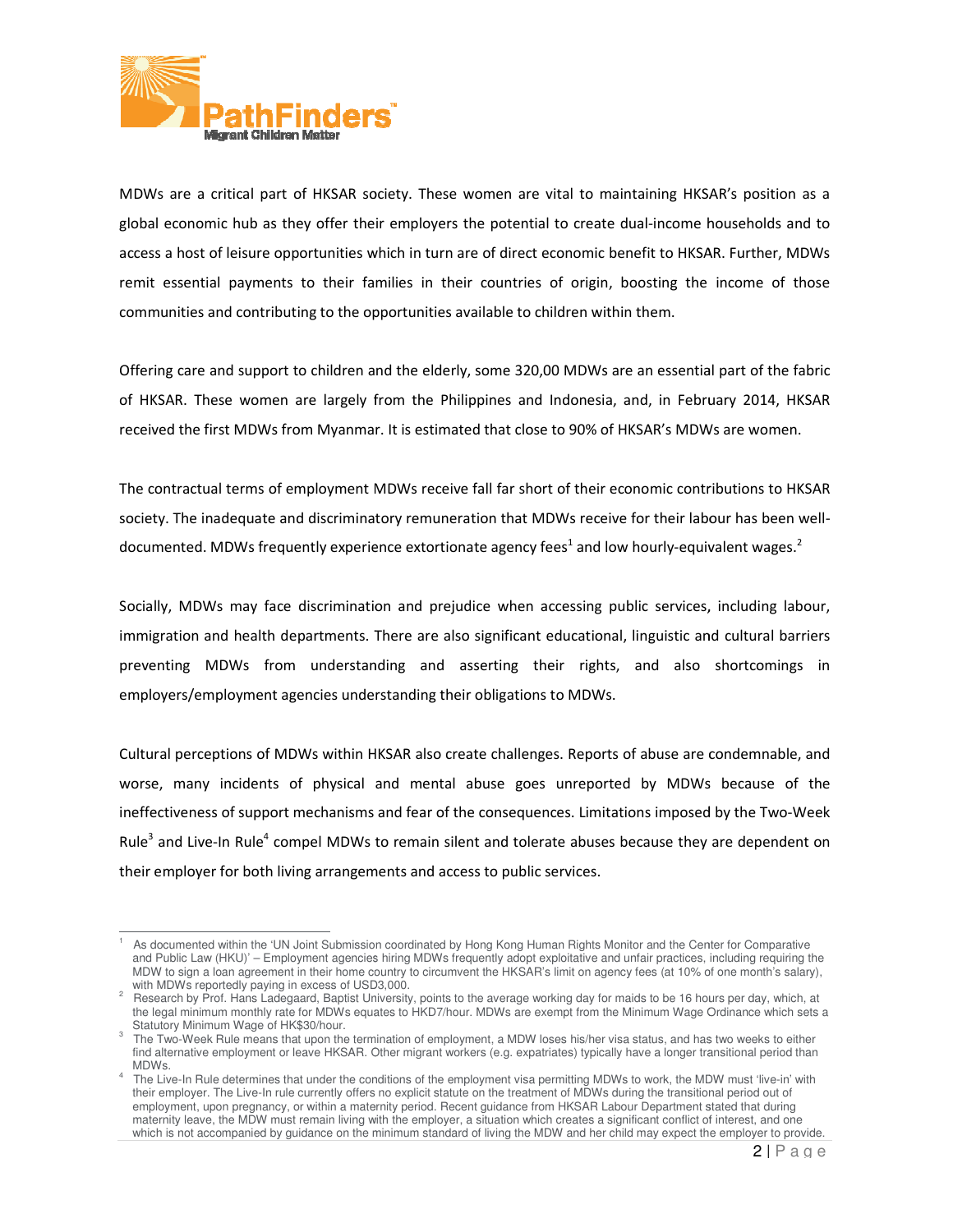

Within PathFinders' submission, we emphasize the specific challenges faced by MDWs who become Within PathFinders' submission, we emphasize the specific challenges faced by ME<br>pregnant in HKSAR, and offer clear recommendations as to how HKSAR may resolve them.

Kay McArdle Chief Executive Officer t: 9011 1620 e: kay@pathfinders.org.hk website: www.pathfinders.org.hk

morclean

Luna Chan Chief Operations Officer t: 5135 3015 e: luna@pathfinders.org.hk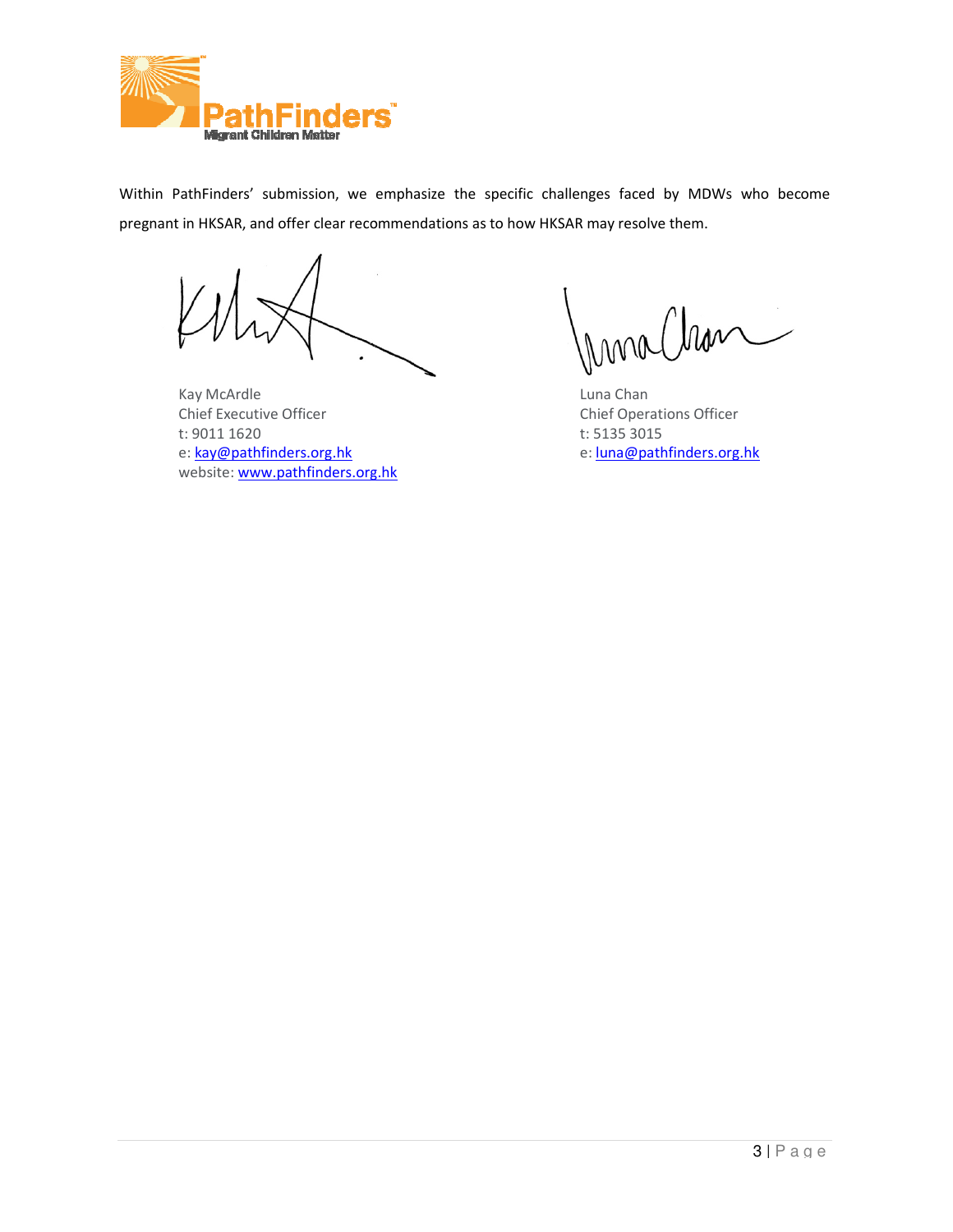

In response to Article 2, PathFinders fully echoes the myriad concerns regarding MDW abuse/agency In response to Article 2, PathFinders fully echoes the myriad concerns regarding MDW abuse/agency<br>fees/incarceration encouraged by the Two-Week Rule, as documented in the HKSAR NGO UN Joint In response to Article 2, PathFinders fully echoes the myriad concerns regarding MDW abuse/agency<br>fees/incarceration encouraged by the Two-Week Rule, as documented in the HKSAR NGO UN Joint<br>Submission.<sup>5</sup> Further, we would both potentially triggered by, and exacerbated during, pregnancy.

- Despite maternity rights being enshrined in HKSAR legislation, the practical adoption of such clearly failed over 25% of the women PathFinders supported in 2013. Close to 50% of the working women failed over 25% of the women PathFinders supported in 2013. Close to 50% of the working women PathFinders served in 2013 cited mis-information and/or unlawful termination of employment as the catalyst for their/their child's predicament.
- the catalyst for their/their child's predicament.<br>• MDWs (including pregnant MDWs) are not entitled to work or to receive living or financial support during the two-week transitional period even in instances of unlawful termination.
- Two-weeks is an insufficient time to find fruitful re-employment opportunities upon termination of contract, let alone address basic immediate needs including shelter and food. Pregnant MDWs face even more of a challenge. erved in 2013 cited mis-information and/or unlawful termination of employment as<br>or their/their child's predicament.<br>ling pregnant MDWs) are not entitled to work or to receive living or financial support<br>o-week transitiona
- Further, two weeks is an insufficient time to seek redress for unfair dismissal. This meagre time period effectively prohibits the pursuit of legal remedies both civil and criminal. The consequences period effectively prohibits the pursuit of legal remedies both civil and criminal. The consequences of a lack of practical support (e.g. housing, access to public health) and challenges in finding re-<br>employment are key reasons as to why MDWs do not take legal action against abusive employers. employment are key reasons as to why MDWs do not take legal action against abusive employers.
- Women who have had their employment contracts terminated are denied access to health services except in emergency circumstances. Perinatal care is not classified as 'emergency' care, thereby except in emergency circumstances. Perinatal care is not classified as 'emergency' care, thereby putting both mother and child at risk. are key reasons as to why MDWs do not take legal action against abusive employers.<br>
have had their employment contracts terminated are denied access to health services<br>
ergency circumstances. <u>Perinatal care is not classif</u>
- In addition, denying access to vaccines and inoculation to infants poses a health risk to the wider population of HKSAR through contact with highly contagious and vaccine-preventable diseases.

Q: What can HKSAR do to mitigate discriminatory practices inherent in the Two-Week Rule and, as a Q: What can HKSAR do to mitigate discriminatory practices inherent in the Two-Week Rule a<br>corollary of this, address the employment, health and accommodation needs of pregnant MDWs?

 $\overline{a}$ 5 Joint Submission from Hong Kong NGOs coordinated by the Hong Kong Human Rights Monitor and the Center for Comparative and Joint Submission from Hong Kong NGOs coordinated by the Hong Kong Human Rights Monitor and the Center for Comparative and<br>Public Law (HKU) to the Committee on Economic, Social and Cultural Rights (CESCR) on the implementat Covenant on Economic, Social and Cultural Rights (ICESCR) in the Hong Kong Special Administrative Region, China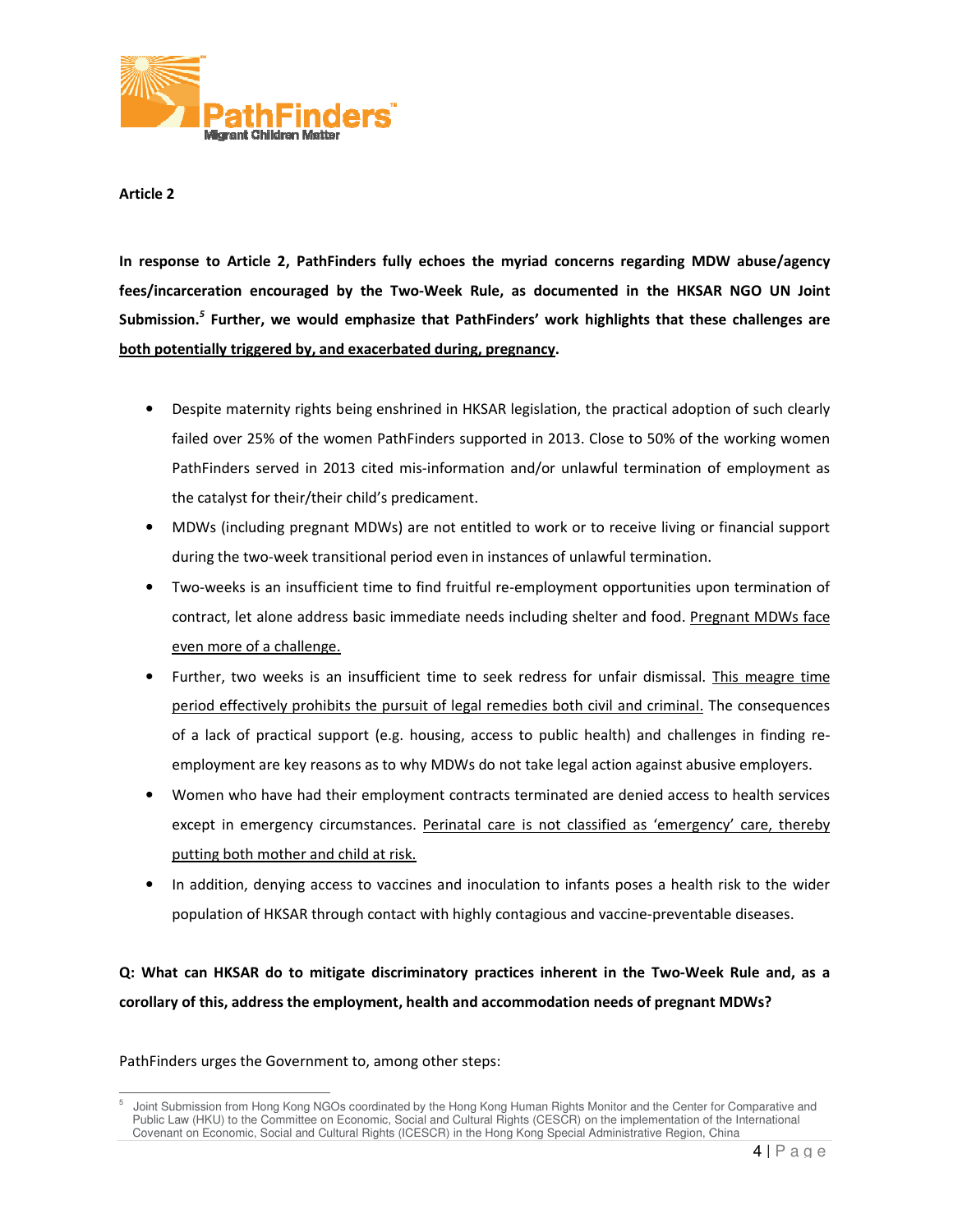

- Review the legislation around and the application of the Two-Week Rule, extending the period at a minimum to match the four weeks afforded to other expatriate and migrant workers, and offering<br>specific mention of the anticipated treatment of pregnant/postnatal women; specific mention of the anticipated treatment of pregnant/postnatal women; , extending the period at a<br>grant workers, and offering<br>en;<br>articularly during instances
- Review the ability of medical professionals to support pregnant MWDs, particularly during ins where visa status is ambiguous and/or the MDW is transitioning between or from employment;
- Review the processes and the support for MDWs in seeking legal redress for the unlawful where visa status is ambiguous and/or the MDW is transitioning between or from employment, including the MDWs in seeking legal redress for their employment, including delivering immediate pragmatic support.<sup>6</sup>

e<br>
Fathfinders highlights HKSAR's commendable treatment of refugees (including those with pending status), who are granted accommodation, food, clothing and access to public health services while their claims are pending.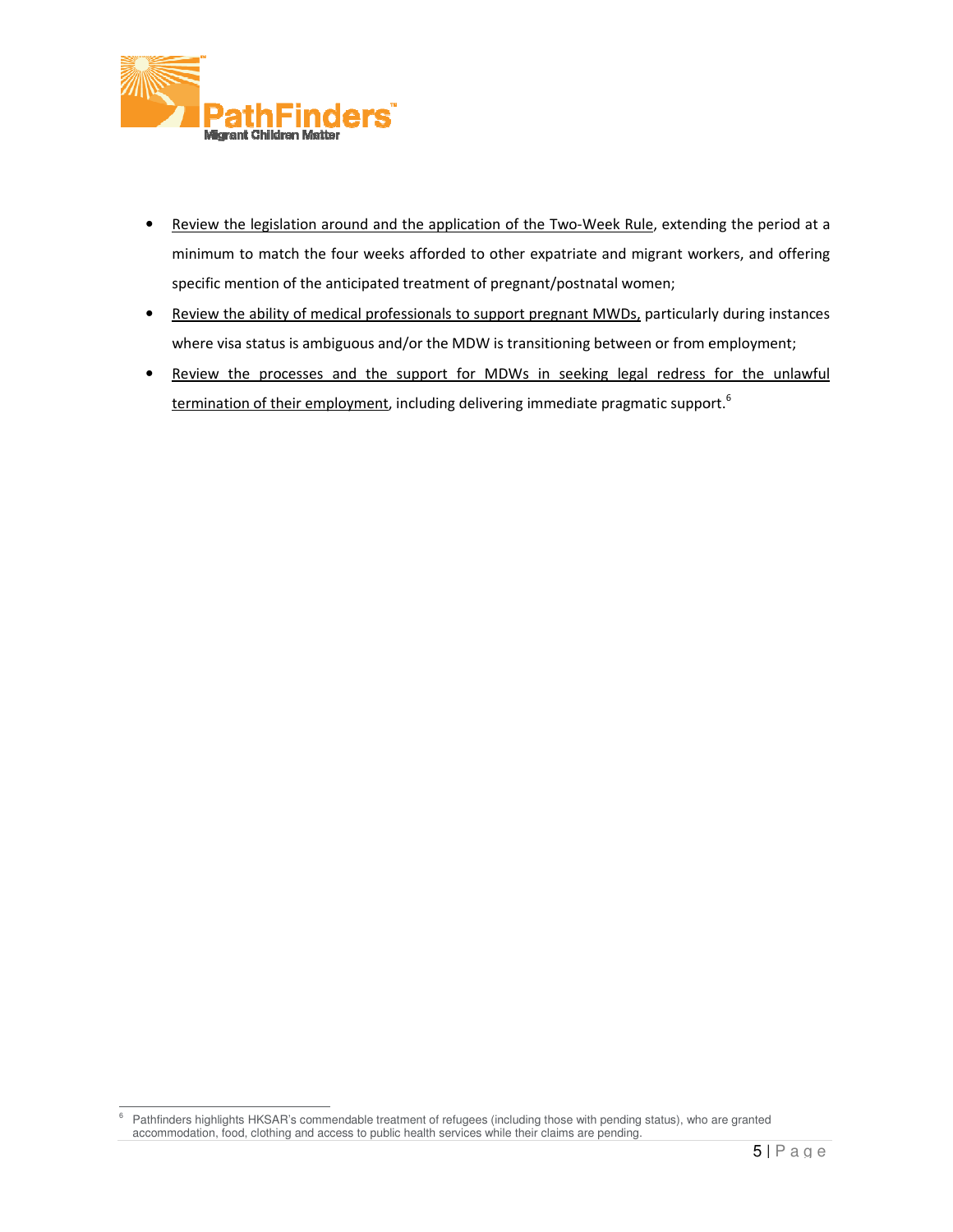

In response to Article 6, PathFinders contends that while the unlawful termination of a MDW's employment upon pregnancy is in direct violation of the HKSAR's Employment Ordinance and Discrimination Ordinances, the situation is compounded by fundamental, systemic barriers which operate to impede access to legal redress.

- Although the Employment Ordinance and the Sex Discrimination Ordinance make it *unlawful* (with criminal and civil sanctions) to terminate MDW employment contracts due to pregnancy, in practice, these laws are <u>frequentl</u> criminal and civil sanctions) to terminate MDW employment contracts due to pregnancy, in practice, these laws are frequently violated. Unlawful termination violates a MDWs' Right to Work and labour rights, and such violation is further compounded by ignorance of, and lack of ready access to, avenues of legal redress. In 2013, approximately 50% of the working women PathFinders served were either unlawfully terminated from their employment because they were pregnant or they themselves resigned because they were not adequately informed of their maternity entitlements. sanctions) to terminate MDW employment contracts due to pregnancy, in practice, equently violated. Unlawful termination violates a MDWs' Right to Work and labour violation is further compounded by ignorance of, and lack of
- HKSAR's MDW population relies upon agencies to secure employment within the region. Aside from numerous reports of abuse from employers, clients supported by PathFinders over the past five-plus years cite pressure to be repatriated to their home countries; pressure to tolerate abusive or suboptimal current employment; and pressure to accept sub-optimal future employment upon becoming pregnant. These women are therefore denied basic freedom of choice. ully terminated from their employment because they were pregnant or they<br>thecause they were not adequately informed of their maternity entitlements.<br>alation relies upon agencies to secure employment within the region. Asid
- In instances where a MDW wishes to claim redress for unlawful dismissal due to pregnancy, she In instances where a MDW wishes to claim redress for unlawful dismissal due to pregnancy, she<br>faces significant social, cultural and legal barriers. Such challenges include limited provision of and access to publically funded Legal Aid; intimidation by or on behalf of the former employer or employment agency; lack of translation services available at government departments; and<br>protracted court proceedings that favour the employer economically.<br>Given that the majority of MDWs in HKSAR are female and of prime protracted court proceedings that favour the employer economically. ent employment; and pressure to accept sub-optimal future employment upon<br>egnant. These women are therefore denied basic freedom of choice.<br>where a MDW wishes to claim redress for unlawful dismissal due to pregnancy, she<br>a
- Given that the majority of MDWs in HKSAR are female and of prime reproductive age  $(25 35$  years of age), the likelihood of pregnancy should be anticipated and pragmatically addressed.

# Q: How can the HKSAR Government tackle unlawful termination of employment of MDWs upon<br>pregnancy and facilitate their access to justice? pregnancy and facilitate their access to justice?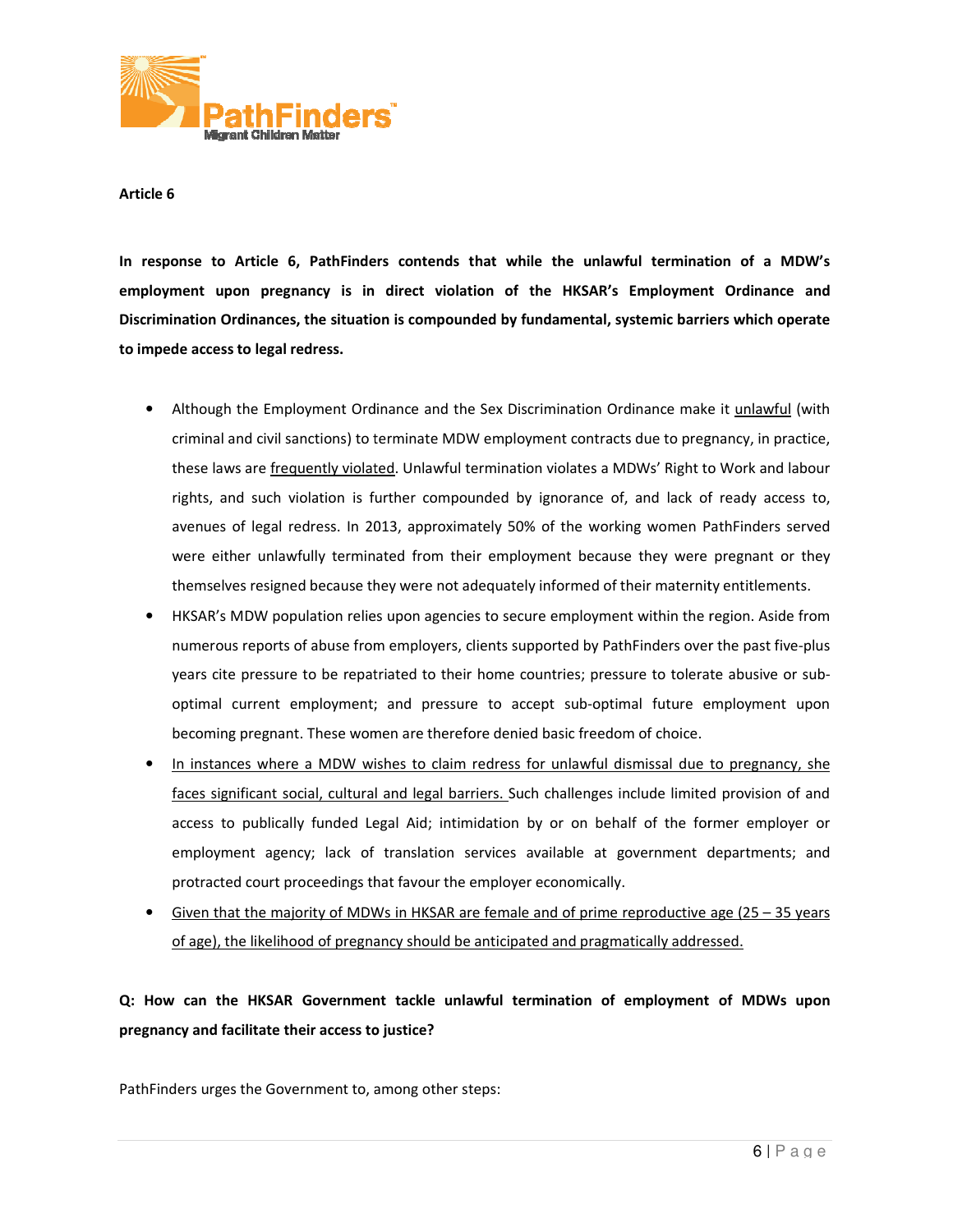

- Review the contractual obligations of employers to specifically codify anticipated treatment of MDWs during and after pregnancy, and the corresponding obligations to the infant; MDWs during and after pregnancy, and the corresponding obligations to the infant;
- Review and amend the standard MDW contract to ensure that protection under maternity and antidiscrimination laws is specifically provided for in the contract;
- Introduce compulsory training for both employment agencies and employers as a pre-requisite to employment/agency licence so that both parties understand the labour rights and obligations they<br>hold, specifically in relation to pregnancy; hold, specifically in relation to pregnancy; employment/agency licence so that both parties understand the labour rights and obligations they<br>
hold, specifically in relation to pregnancy;<br>
• Improve accessibility to Legal Aid for unlawfully dismissed MDWs;<br>
• Ensure
- Improve accessibility to Legal Aid for unlawfully dismissed MDWs;
- 
- Ensure that MDWs seeking legal redress have effective access to adequate support and necessities,<br>such as food, transportation, shelter and perinatal care. such as food, transportation, shelter and perinatal care.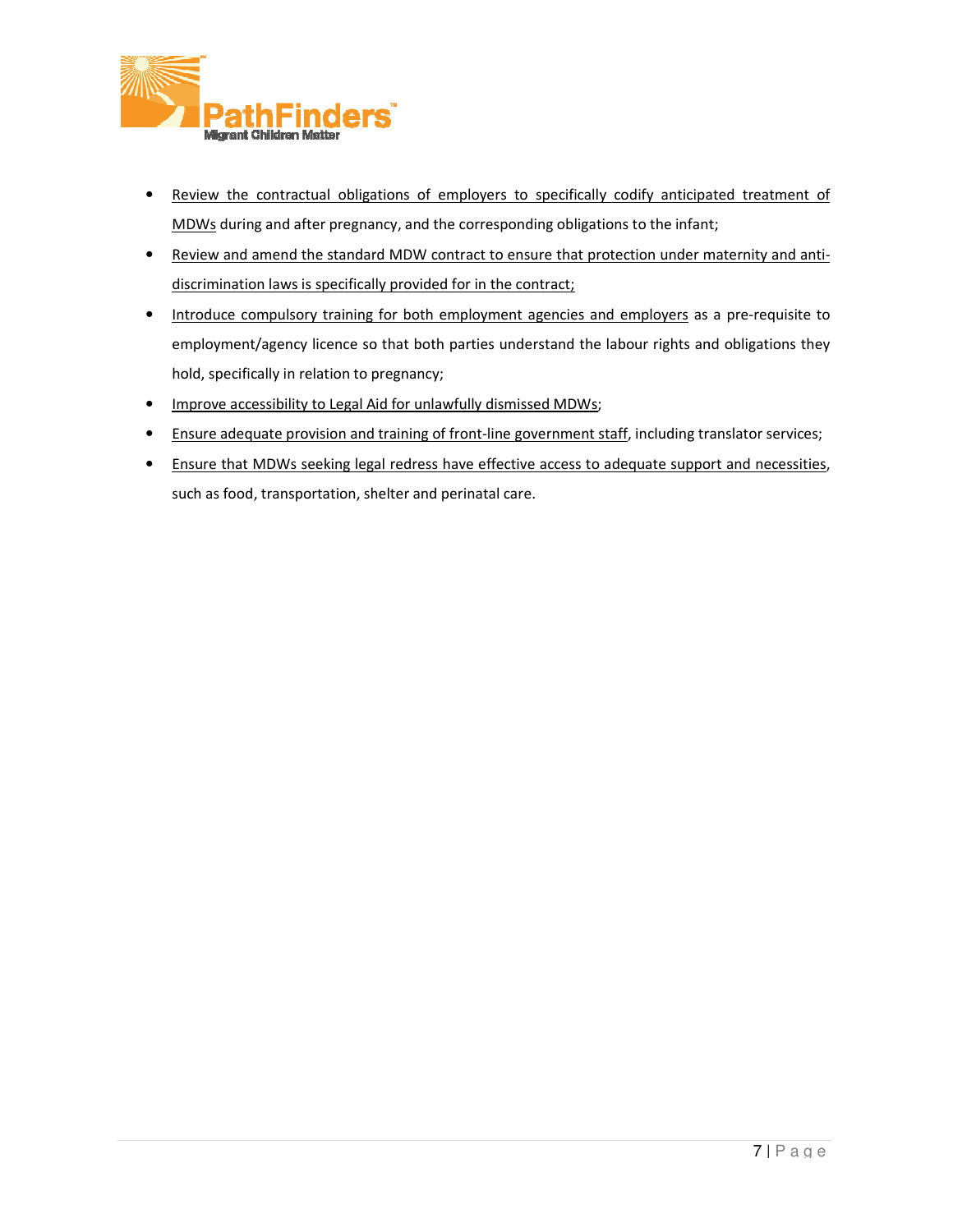

In response to Article 7, PathFinders contends that a lack of legislation and guidance as to the basic In response to Article 7, PathFinders contends that a lack of legislation and guidance as to the basic<br>treatment and rights of MDWs and the current Live-in Rule exposes pregnant women and new mothers to potentially harmful environments.

- Due to a lack of regulation and the limited monitoring of working conditions, the requirement of MDWs to live within their employers' homes (the "Live-In Rule"), exposes MDWs to potential abuse<br>and custodial violence. Moreover, <u>30% of live-in MDWs do not have their own room</u> and are made and custodial violence. Moreover, 30% of live-in MDWs do not have their own room to sleep in unsuitable places including in the same room as an adult male member of the household.<sup>7</sup>
- In Hong Kong today there is currently no legislation or guidance, at law or in practice, as to the basic to sleep in unsuitable places including in the same room as an adult male member of the<br>household.<sup>7</sup><br>In Hong Kong today there is currently no legislation or guidance, at law or in practice, as to the basic<br>living arrangem ambiguity as to the requirements of employers to provide a temporary or permanent home for the MDW during pregnancy and, even more critically, for both the MDW and baby after pregnancy. Further, there is weak guidance on whether MDWs in transition between employers or who have been summarily dismissed are permitted to live outside of their employer's residence. mbiguity as to the requirements of employers to provide a temporary or permanent h<br>MDW during pregnancy and, even more critically, for both the MDW and baby after<br>urther, there is weak guidance on whether MDWs in transitio Hong Kong today there is currently no legislation or guidance, at law or in practice, as to the basic<br>ing arrangements and rights for MDWs who are pregnant or new mothers. There is significant<br>ibiguity as to the requiremen
- Correspondence between PathFinders and HKSAR Labour Department in 2013 and 2014 offers some initial clarification that MDWs are required to live in the employer's home during maternity leave.<br>This raises significant concerns owing to the explicit conflicts within this situation, contradicts the This raises significant concerns owing to the explicit conflicts within this situation, contradicts the This raises significant concerns owing to the explicit conflicts within this situation, contradicts the<br>MDW's guarantee of rest from work during this time and raises significant concerns around the living requirements for, and health and welfare of, the MDW's new born baby.
- living requirements for, and health and welfare of, the MDW's new born baby.<br>These ambiguities can be exploited by employers. They also impede the ability of the charities and agencies who are trying to assist these most vulnerable of women and their babies, what levels of support they can lawfully give. raises significant concerns around the<br>s new born baby.<br>impede the ability of the charities and<br>romen and their babies, in determining

Q: How can the Hong Kong Government ensure that MDWs are provided with just and favourable<br>conditions of work, including safe and healthy working conditions, fair wages and equal remuneration? conditions of work, including safe and healthy working conditions, fair wages and equal remuneration?

 $\overline{a}$ <sup>7</sup> http://www.migrants.net/live-in-policy-primer-is-online-now/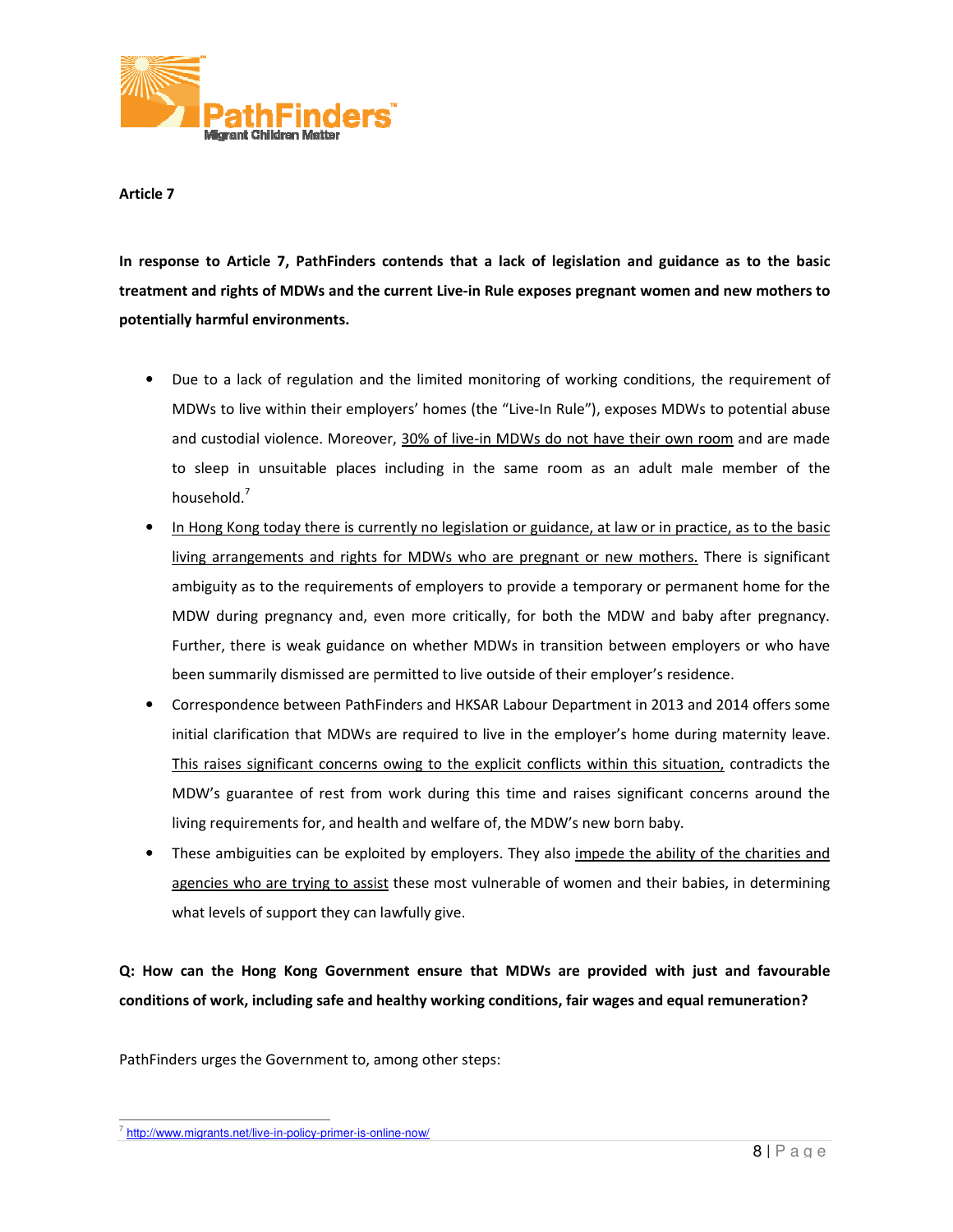

- Release clearer guidance to the employers, MDW mothers and the agencies who seek to support pregnant MDWs so as to empower the MDW women to remove themselves from precarious situations and seek sustainable solutions for their family. Such guidance should include financial and practical advice for all parties involved (MDW, agency and employer) and include the safe, suitable and monitored accommodation for both mother and baby; mothers and the agencies who seek to support<br>women to remove themselves from precarious<br>family. Such guidance should include financial and<br>ency and employer) and include the provision for
- Capture statistics and evidence to understand and raise awareness of the reasons for repatriation Capture statistics and evidence to understand and raise awareness of the reasons for repatriation<br>and denied employment, to better determine a woman's practicable right to freedom of choice of employment and re-employment. employment.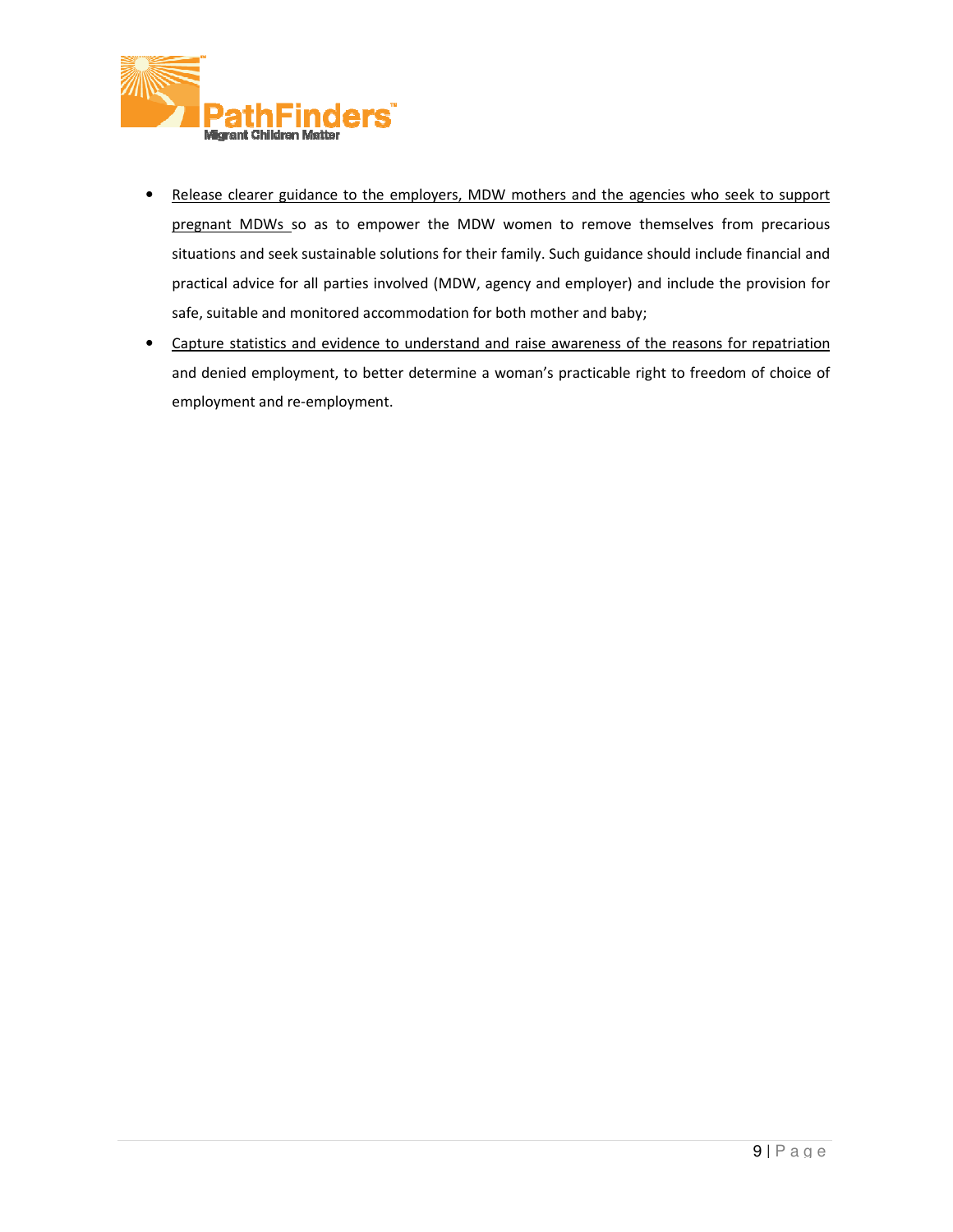

In response to Article 10, PathFinders contends that the current ambiguity surrounding the protection afforded to MDWs before, during and after childbirth puts both mother and baby at risk.

- There are several areas of ambiguity within current HKSAR legislation that can be exploited by employers. This lack of clarity compounds the vulnerabilities of MDWs who become pregnant. re are several areas of ambiguity within current HKSAR legislation that can be exploited by<br>bloyers. This lack of clarity compounds the vulnerabilities of MDWs who become pregnant.<br>cific instances include:<br>o Obligations of
- Specific instances include:
	- pregnant MDWs and MDWs on maternity leave;
	- o Access to documentation upon unlawful dismissal dismissal;
	- $\circ$  Access to essential rights and services upon unlawful dismissal / employment transition.

Q: How can the Hong Kong Government ensure that pregnant MDWs who have been unlawfully dismissed Q: How can the Hong Kong Government ensure that pregnant MDWs who have been unlawfully dismissed<br>are afforded proper social security protection during a reasonable period before, during and after childbirth?

- Deliver clearer guidance with specific timeframes of reasonable perinatal care, including expectations conferred upon the employer, and safety nets afforded by the HKSAR Government and its agencies; earer guidance with specific timeframes of reasonable perinatal<br>ns conferred upon the employer, and safety nets afforded by the HKSAR G<br>s;<br>e impact of, and provide exemptions to the Two Week Rule as appropriate.
- Review the impact of, and provide exemptions to the Two Week Rule as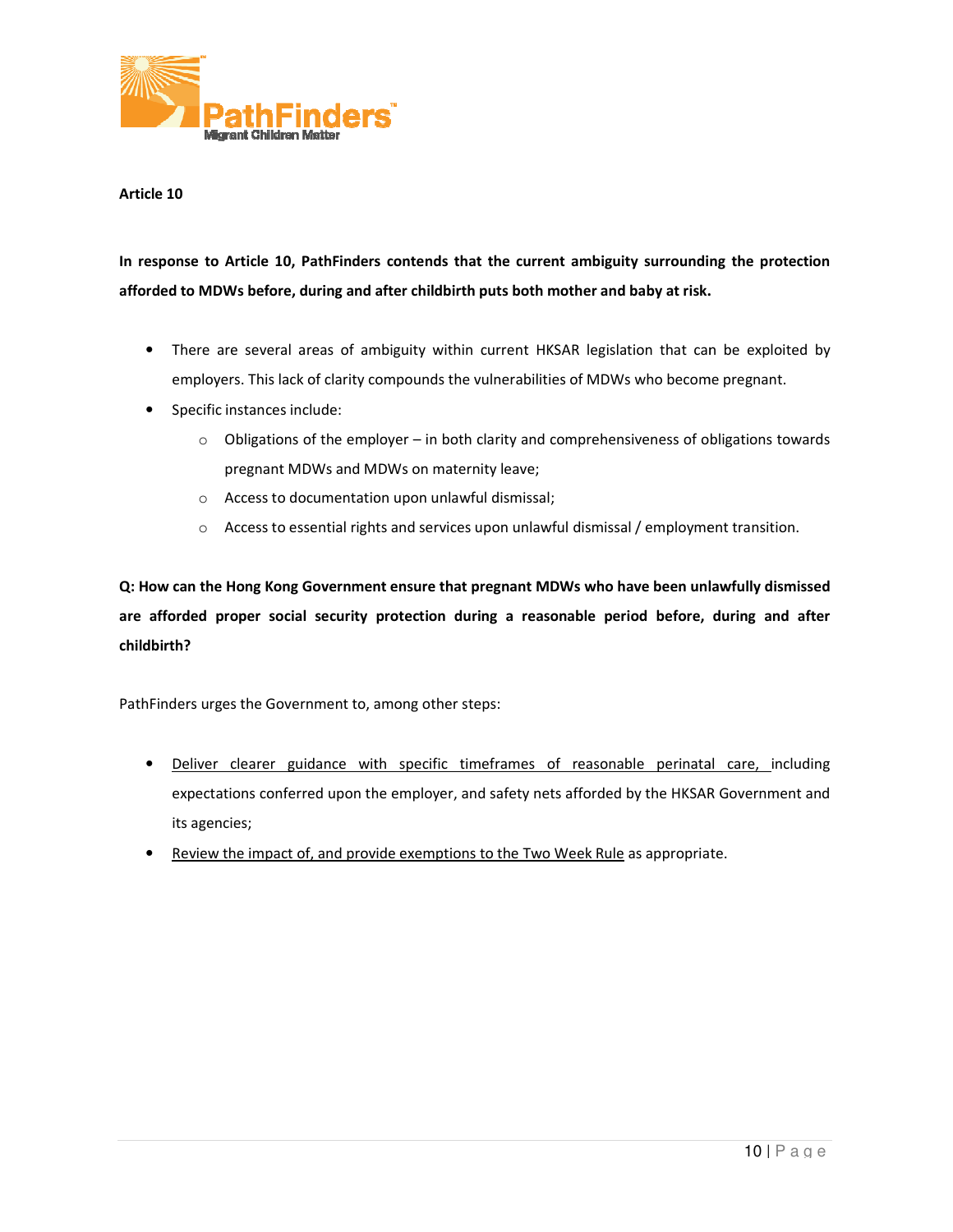

In response to Article 11, PathFinders contends that pregnant MDWs and their children potentially In response to Article 11, PathFinders contends that pregnant MDWs and their children pote<br>experience limited access to an adequate standard of living, including inadequate food and housing.

- Many MDWs arrive in Hong Kong with a heavy debt burden as a result of extortionate agency fees.<sup>8</sup><br>The stress arising from debt obligations is aggravated when a MDW's contract is unlawfully The stress arising from debt obligations is aggravated when a MDW's contract is unlawfully terminated when she is pregnant, her earnings cease and her re-employment potential are reduced. This has significant repercussions on the MDWs' ability, and that of her child, to enjoy the right to an adequate standard of living.
- There is significant ambiguity as to the obligations of an employer during MDW pregnancy and maternity leave. This lack of clarity pervades not only the adequacy and appropriateness of housing but also extends to the right to appropriate food and necessities required for both mother and baby. The Hong Kong Government currently accepts that food and housing are basic human rights and confers them onto other vulnerable members of society such as refugees. The same rights should be conferred onto any MDW who has been unlawfully dismissed during pregnancy and who faces similar barriers in obtaining an adequate standard of living for herself and her family. bercussions on the MDWs' ability, and that of her child, to enjoy the right to an<br>living.<br>mbiguity as to the obligations of an employer during MDW pregnancy and<br>ack of clarity pervades not only the adequacy and appropriate has significant repercussions on the MDWs' ability, and that of her child, to enjoy the right to an<br>quate standard of living.<br>re is significant ambiguity as to the obligations of an employer during MDW pregnancy and<br>ernity
- Further, many pregnant MDWs may find themselves in dangerous and abusive environments following unlawful dismissal. They may overstay their employment visa due to cultural and social stigmas attached to returning to their home countries with a child. These women essentially become "invisible" and are forced to earn a living in the underground economy, including resorting to precarious and substandard working conditions. Their irregular administrative status makes the become "invisible" and are forced to earn a living in the underground economy, including resorting<br>to precarious and substandard working conditions. Their irregular administrative status makes the<br>MDW, and her baby, vulner including trafficking. and themselves in dangerous and abusive environments<br>verstay their employment visa due to cultural and social<br>home countries with a child. These women essentially gmas attached to returning to their home countries with a child. These women essentially<br>come "invisible" and are forced to earn a living in the underground economy, including resorting<br>precarious and substandard working c

Q: How can the Hong Kong Government ensure an adequate standard of living for pregnant MDWs and their children?

PathFinders urges the Government to, among other steps:

 $\overline{a}$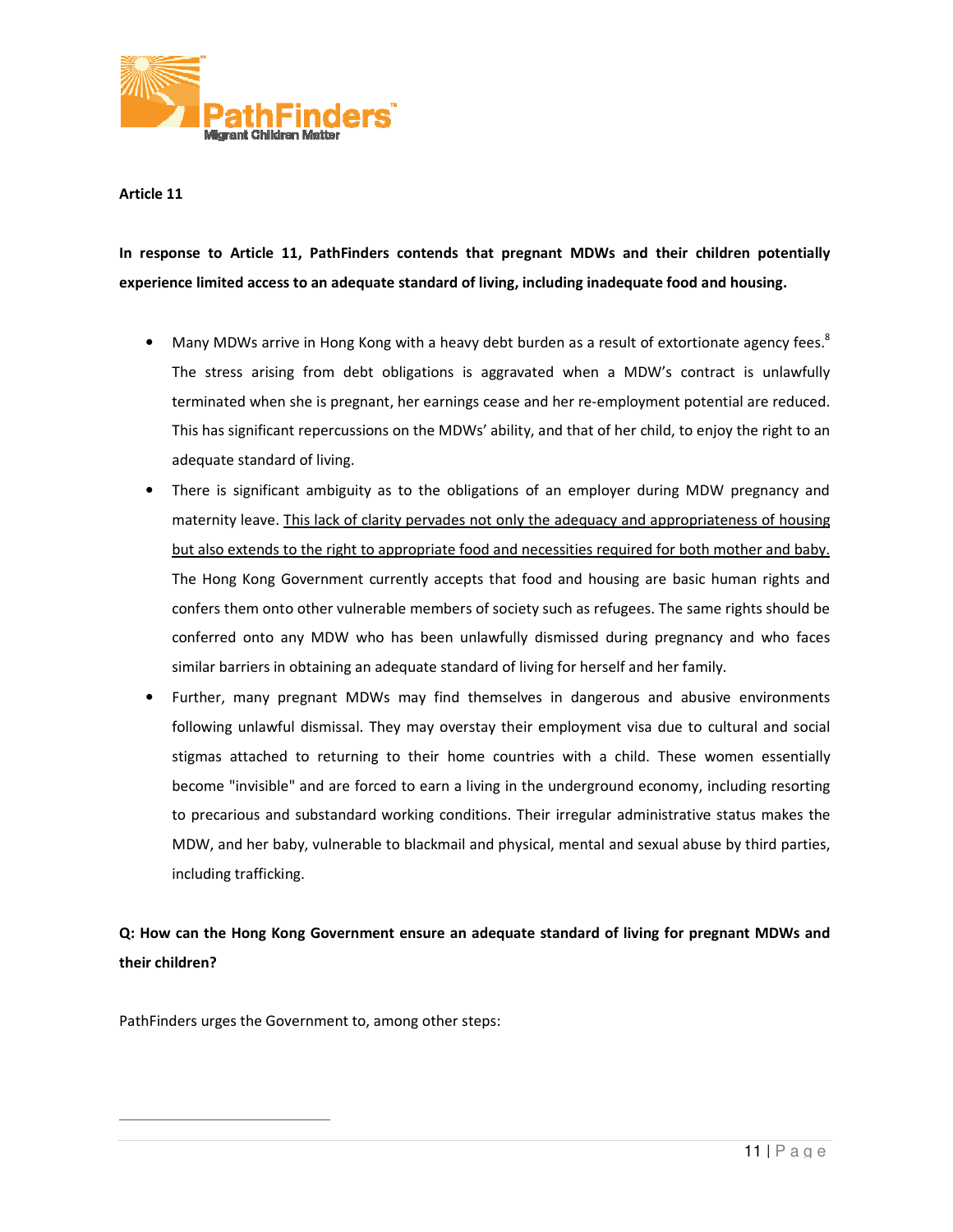

- Provide clearer guidance and legislation as to the obligations of the employer with respect to Provide clearer guidance and legislation as to the obligations of the employer with respe<br>appropriate housing during pregnancy, maternity leave, and transitions between employment;
- appropriate housing during pregnancy, maternity leave, and transitions between employment;<br>• Determine direct and pragmatic support available to women who experience employment termination due to pregnancy; • Determine direct and pragmatic support available to women who experience employment<br>termination due to pregnancy;<br>• Review the treatment and diminished choice of pregnant women/new mothers who have sought
- employment via agencies, and determine appropriate recommendations;
- Provide clearer and more comprehensive guidance as to the reasonable level of care and support that charities, NGOs and agencies can afford to undocumented women and children who have fallen<br>through the HKSAR's social security nets; through the HKSAR's social security nets more comprehensive guidance as to the reasonable level of care and<br>and agencies can afford to undocumented women and children who hav
- Offer additional repatriation support via MDW home country Consulates.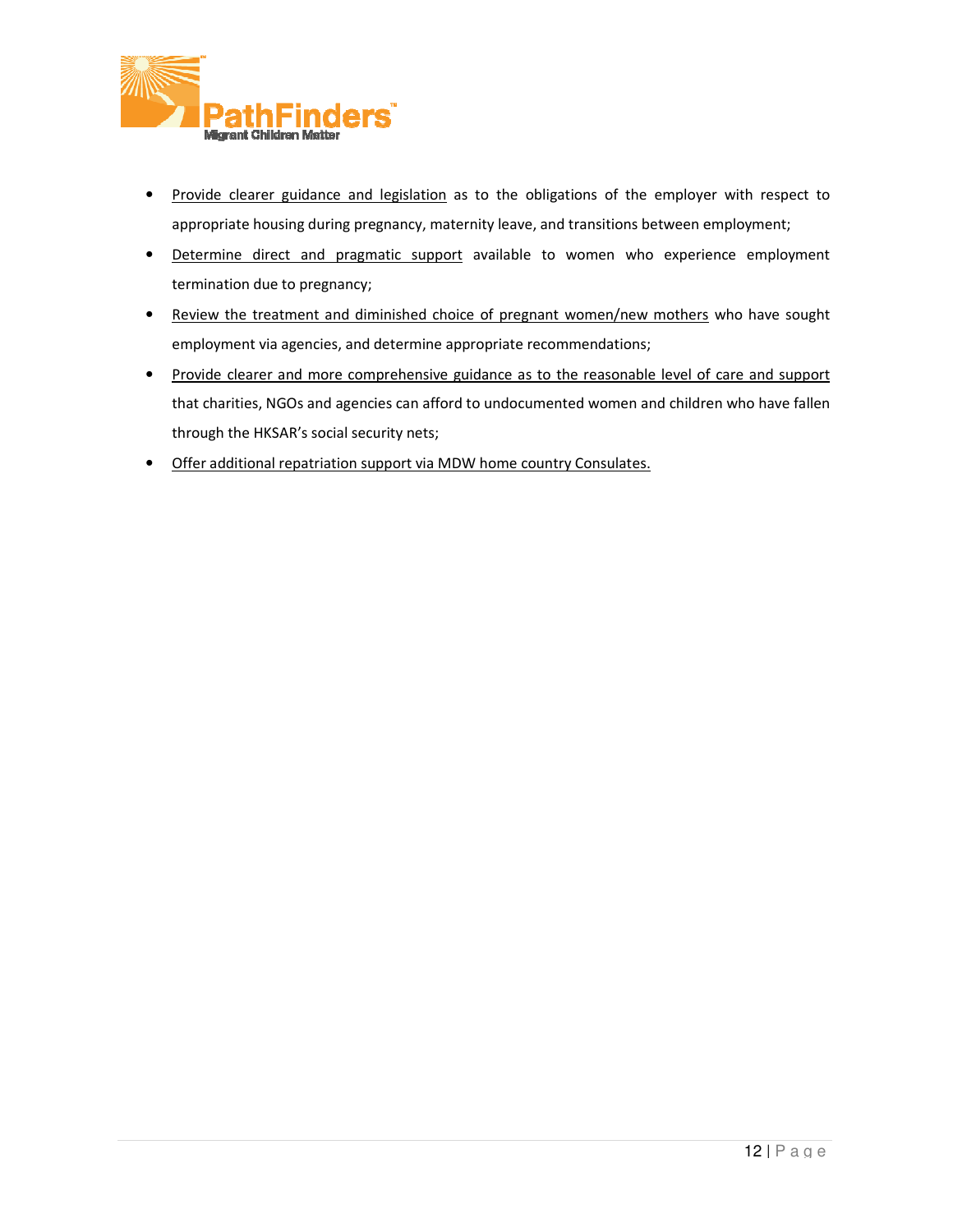

In response to Article 12, PathFinders contends that MDWs' rights are severely restricted in relation to health care including perinatal care during pregnancy, sex education, family planning and protection from preventable disease.

- The right to perinatal care, sex education and safe, effective, affordable and acceptable family The right to perinatal care, sex education and safe, effective, affordable and acceptable family<br>planning services are vital to a woman's Sexual and Reproductive Health Rights (SRHR). Commitments by States to guarantee these rights have further been affirmed in the Program of Action of the International Conference on Population and Development as well as in the Beijing Platform for Action. Commitments by States to guarantee these rights have further been affirmed in the Program of<br>Action of the International Conference on Population and Development as well as in the Beijing<br>Platform for Action.<br><u>Pregnant MDW</u> g services are vital to a woman's Sexual and Reproductive Health Rights (SRHR).<br>
tments by States to guarantee these rights have further been affirmed in the Program of<br>
of the International Conference on Population and De
- Pregnant MDWs in HKSAR are not entitled to any public healthcare services if they lose their working visa (even when termination arises as a result of the employer's unlawful act), and nor are their babies. Lack of access to perinatal medical services puts the life of the MDW (and that of her unborn/newborn child) at risk, and violates the MDW's human right to the highest attainable standard of physical and mental health, also enshrined the Convention on the Elimination of Discrimination against Women and the World Health Organization guidelines. Pregnancy can and does lead to specific health vulnerabilities if women are denied basic perinatal support. Lack of access to perinatal medical services puts the life of the MDW (and that of her<br>porn child) at risk, and violates the MDW's human right to the highest attainable<br>physical and mental health, also enshrined the Conven
- Legal documentation of mother and child is the first and most significant step towards gaining the right to access essential sexual and reproductive health services. A MDW who has had her contract terminated is classifie right to access essential sexual and reproductive health services. A MDW who has had her contract terminated is classified as an 'Ineligible Person' for publ perinatal care. The cost of a Hong Kong Birth Certificate<sup>9</sup> can be prohibitive for a MDW whose employment has been terminated due to pregnancy and has no income. There is currently no fee waiver or alternate social aid mechanism offered by the Birth Registry. This in turn or delays in obtaining Birth Certificate Certificates. unborn/newborn child) at risk, and violates the MDW's human right to the highest attainable<br>standard of physical and mental health, also enshrined the Convention on the Elimination of<br>Discrimination against Women and the W
- Critically, without a clear legal status and no right of abode, the MDW's new born baby is also<br>considered an 'Ineligible Person' for public health care. The baby has no right to receive post-birth considered an 'Ineligible Person' for public health care. The baby has no right to receive post medical follow-ups, including basic immunisations. This creates a risk not only to the immediate family, but also to the wider HKSAR population via contagious disease. medical follow-ups, including basic immunisations. This creates a risk not only to the immediate<br>
family, but also to the wider HKSAR population via contagious disease.<br>
• There are currently extreme limitations as to the
- this issue.

### Q: How can the Hong Kong Government ensure that pregnant MDWs and new mothers have full access to

 $\overline{a}$  $^9$  HK\$140 if obtained within the first 42 days of a child's life and increasing costs thereafter